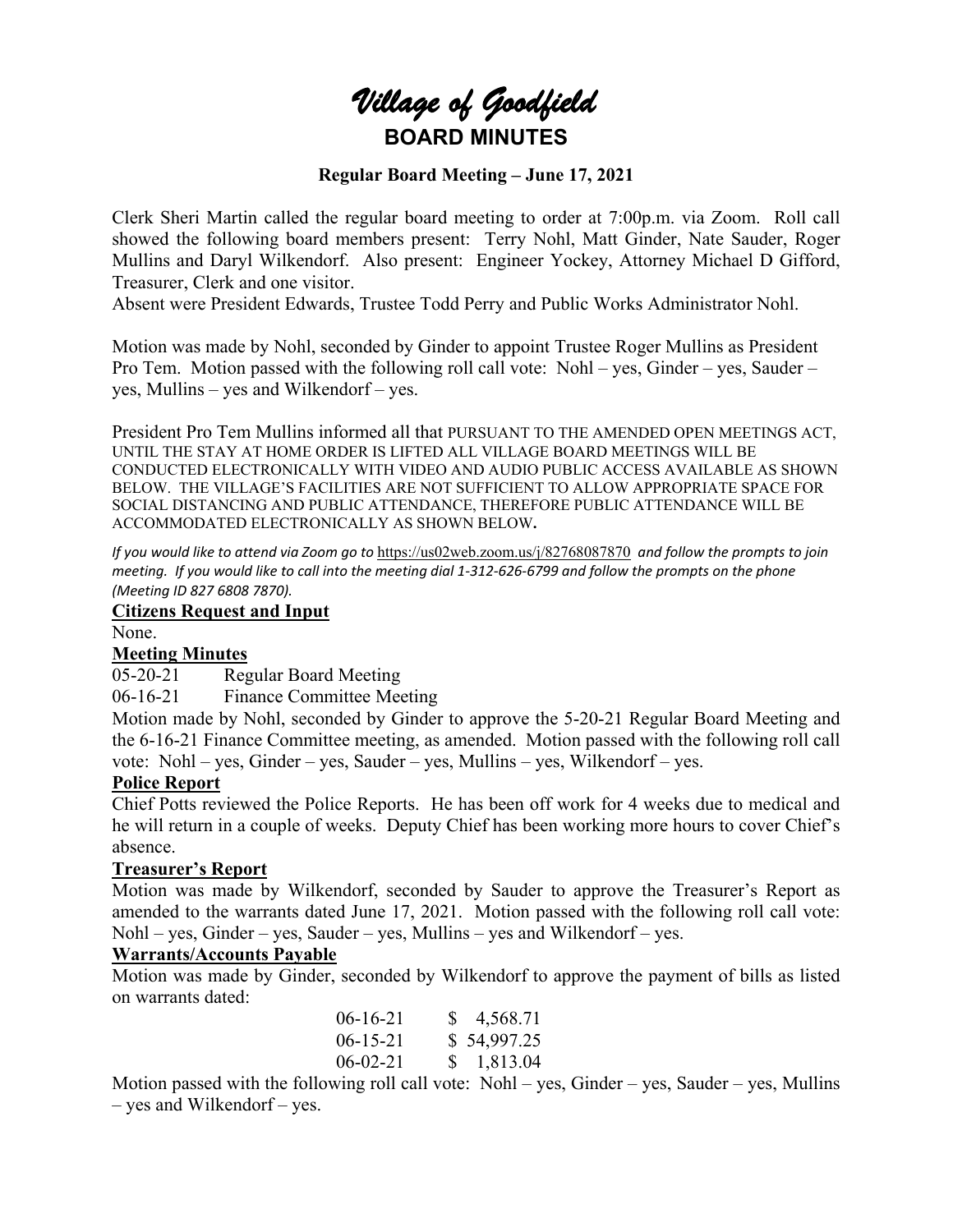### **Transfers**

Motion was made by Sauder, seconded by Ginder to approve the following transfers:

- \$11,116.52 from O&M Checking to General Fund Checking
- \$60,000.00 from General Fund Money Market to General Fund Checking
- \$4,000.00 from General Fund Checking to Building Fund Money Market
- \$15,000.00 from O&M Checking to O&M Money Market
- \$ 7,500.00 from O&M Checking to Pledged Revenue (Bond Pmt)
- \$ 0.00 from TIF Fund to General Fund Checking
- \$ 0.00 from Bond Repayment Fund to General Fund Checking

Motion passed with the following roll call vote: Nohl – yes, Ginder yes, Sauder – yes, Mullins – yes and Wilkendorf – yes.

### **Payment of outstanding invoices upon request of Village Engineer**

There were no outstanding invoices.

### **PUBLIC WORKS ADMINISTRATOR/VILLAGE ENGINEER REPORT**

Engineer Yockey has completed the Village maps on the computer. Engineer Yockey gave the storm sewer maps to PWA Nohl and Josh has marked them up. Engineer Yockey will update maps. These maps only encompass West of Rte. 117 not East of Rte. 117 at some point Josh and Duane will meet to complete storm sewer maps.

## **WATER TREATMENT PLANT/DISTRIBUTION SYSTEM**

Nothing discussed.

**SEWER TREATMENT PLANT/COLLECTION SYSTEM**

Nothing discussed.

**SANITARY SEWER COLLECTION SYSTEM ISSUES**

Nothing discussed.

### **ATTORNEY REPORT**

None, other than agenda items.

### **VILLAGE PRESIDENT'S REPORT**

None.

### **OLD BUSINESS**

### **Comprehensive Plan/Mile and a half radius map**

Attorney Gifford commented that from a legal stand point he has no problem with the Agreement that Mike Bruner, Tri County Regional Planning, sent to him. In Sec. 16 the contract states the Village can walk away if for any reason other than their failure to perform. There is a default provision, 60 day cure, either party has 60 days to fix something wrong. If not they can cancel. There is not a specific schedule of payment. This can be discussed with Mr. Bruner. Tasks outlined in Exhibit A does say cost will not exceed \$10,000. In Sec. 2 it says the Village will assign a project manager. Trustee Wilkendorf asked if Engineer Yockey could have a cost estimate for maps, etc. he would need to provide. Tabled until July 15, 2021 Regular Board Meeting.

**Ingress/Egress Easement for Sanitary Sewer Trunk Main**

Tabled.

### **Raymond & Cleveland Street Right of Way**

Engineer Yockey said Coulter had issues with easement with the water main. They were supposed to have called Engineer Yockey, but have not called yet.

**Sewer Main Easement – Dr. Merheb & Barn III**

Tabled.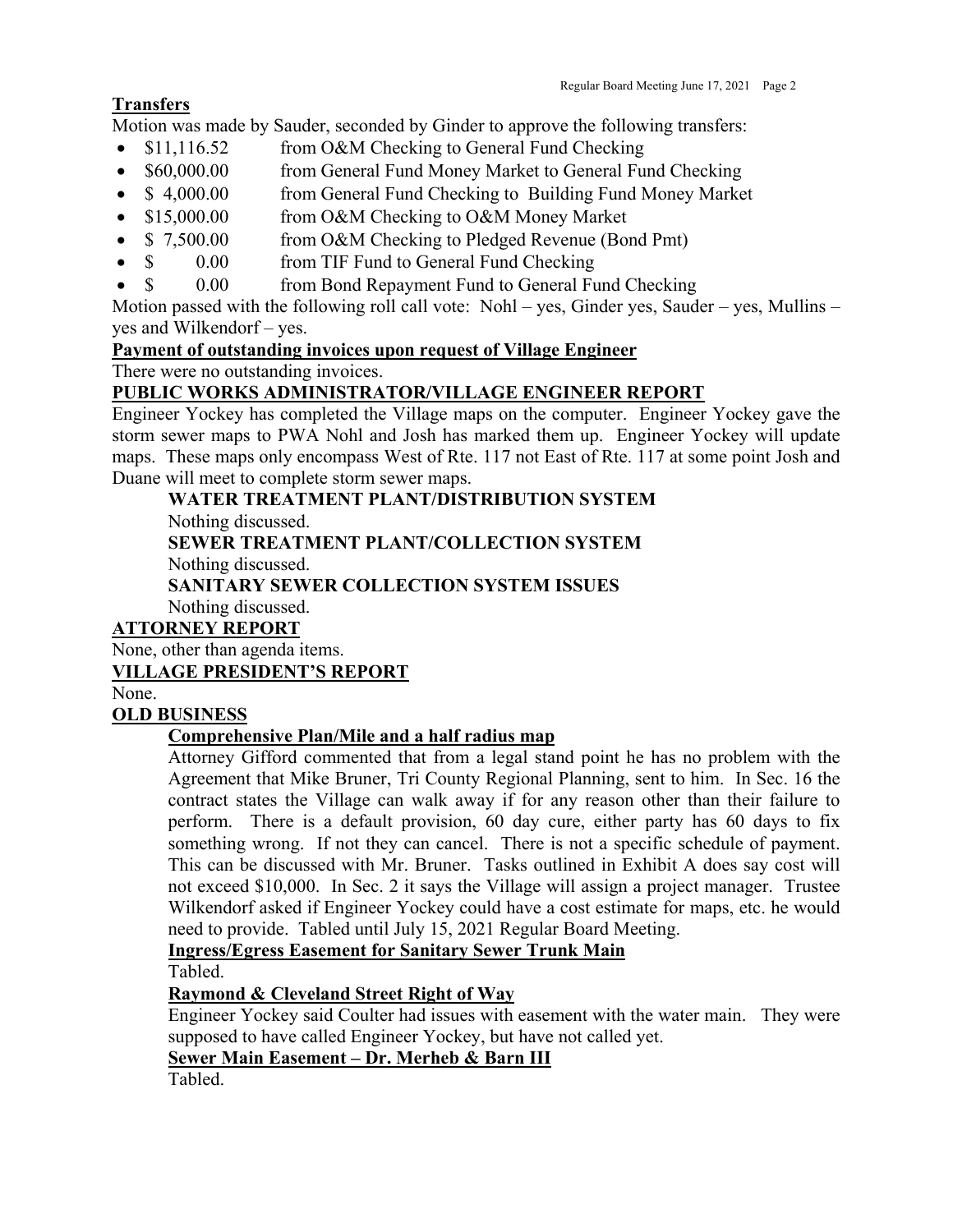#### **Amendment to Timberline Mobile Estates Water Service Agreement – Letter of Credit**

Nothing new.

**Executive Session 2(c-11) of the Open Meetings Act to discuss threatened litigation** There was no Executive Session.

#### **Well #2 Replacement**

PWA Nohl will send an email with an update to the Board on well #2 replacement.

#### **Martin Drive Water Main Loop**

There was a recommendation from the 6-17-21 Water & Sewer Committee Meeting to reject the low bid from Meuser and accept  $2<sup>nd</sup>$  low bid from Hoerr Construction. Trustee Wilkendorf asked if the Village has the right to reject all bids and rebid the project to make parameters & specifications clearer. Attorney said yes the Village does have the right. Engineer said the specs are clear as they are. Engineer's estimate was \$90,000.00. Meuser bid was \$44,375.80 and Hoerr Construction was \$75,603.50. Motion was made by Nohl, seconded by Mullins that in consideration of Meuser's history with the Village, performance on other jobs and Engineer Yockey's investigation that Meuser is not the responsible low bid and that the Village take the Water & Sewer Committee's recommendation and award the project to the second low bidder, Hoerr Construction. Motion passed with the following roll call vote: Nohl – yes, Ginder yes, Sauder – yes, Mullins – yes and Wilkendorf – yes. Engineer Yockey will prepare the Notice of Award to Hoerr Construction and notify Meuser of the Board's decision.

#### **Dietrich Preliminary Plat**

Nothing discussed.

#### **Salt/Cinder Storage Building**

Tabled.

#### **I-74 Sanitary Sewer Reimbursement Contract**

Attorney Gifford will prepare a certification letter to attach to documents that will be filed with the County. Engineer Yockey and Attorney Gifford have updated language in Chapter 12 so that it specifies anything that has tap on fees will be recorded with the County with the Property Identification Numbers. This will be reviewed by the Water & Sewer Committee along with other changes made to Chapter 12.

#### **CNH Park Improvements**

Andy Edgar, CNH, was in attendance. He informed the Board that PWA Nohl has been very good to work with. He thanked the Board for giving him the opportunity to present the project to the Board. His partner in this project is Dr. Katy Everett with Eureka College. Mr. Edgar went through a PowerPoint presentation with the Board. They want to take overgrown area of the park and return it to its natural habitat, identify non-native plants and implement native plants and also look at drainage. Phase I is the SE corner of the park. It may at a minimum require yearly maintenance. Invasive sucker trees, shrubs will be eradicated, vines, noxious weeds will be knocked out with herbicide then the planting phase begins. They will protect healthy trees native to IL. It will be more prairie like. They will not use invasive, threatened or endangered species. This is Dr. Katy Everett's specialty. Wilkendorf asked about the expense of upkeep such as

mowing, etc. Trustee Nohl would like for the Village to mow it and if necessary keep track of the expense to be reimbursed.

Motion was made by Nohl, seconded by Ginder to allow CNH  $\&$  Eureka College to proceed with the park improvements. Motion passed with the following roll call vote: Nohl – yes, Ginder yes, Sauder – yes, Mullins – yes and Wilkendorf – yes.